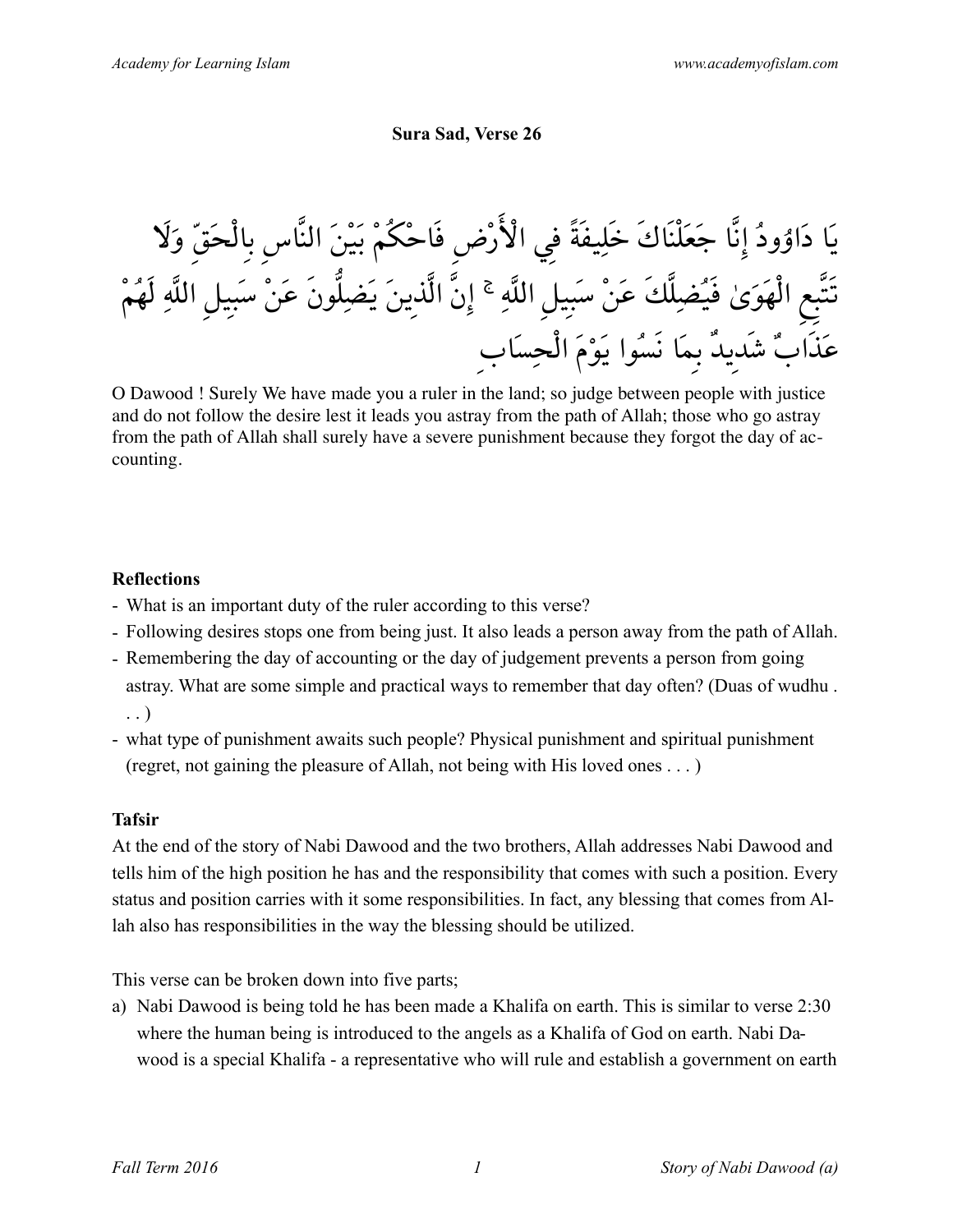that will function according to God's laws. The verse shows that kingship or leadership is for the sake of God and has to be done according to His way.

- b) Then Nabi Dawood is told to judge fairly between people. Fairness or Justice is the foundation of leadership, and is an essential quality of the representative of Allah. Fairness should be practised even if it against the self, or against family or friends. Favouring one person over the other is wrong and cannot be part of good judgement.
- c) The third part of the verse brings up the biggest danger to fairness. The desires of a human being, selfish desires, desire to please others, etc. form a veil over the eyes and prevent correct perception. They are a barrier between the person and good judgement. Unless a person is able to control desires and have self discipline, it can be difficult to be fair.
- d) Following the desire leads a person away from the path of God. Whenever people go astray it is because of following desires rather than doing what God wants.
- e) When people are astray they forget that they are accountable to God and that there will be a day when they will have to answer for their deeds. They lose all sense of responsibility and do only what their desires tell them to do.

### **Relevant Verses**

Following desires 6:56, 20:16, 23:71

# **Hadith**

O people, the two things I fear most for you is following of desires and extended hopes. Following desires will keep you away from the truth and extended hopes will make you forget the Hereafter.

Holy Prophet (s)

# **Important Lessons**

- 1) Human beings are the representatives of Allah and must work on earth for Him.
- 2) Any position carries with it responsibilities.
- 3) Justice and fairness to others is the foundation of good leadership.
- 4) Following desires makes a person go astray. (Practical for daily life do not listen to your desire which tells you to do wrong)
- 5) A result of going astray is forgetting the Hereafter. It is not enough to believe in the Hereafter, we must remember it often.